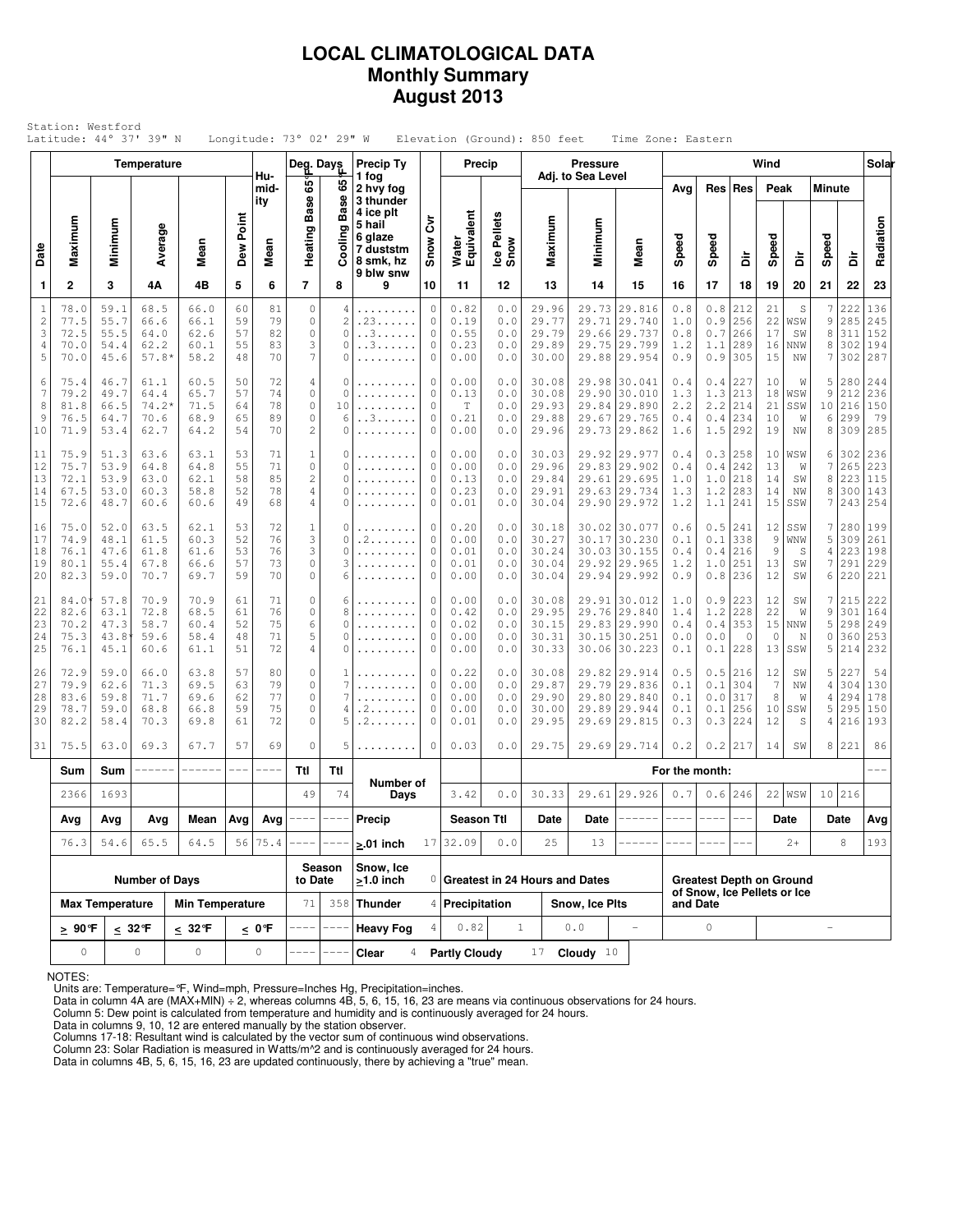## **OBSERVATIONS AT 3-HOUR INTERVALS August 2013: Westford**

|                                                                        |                                                     |                                                                                                      |                                                              |                                              |                                              |                                                                 |                                              | Wind                                                             |                                                                                                                                        |                                                               |                                                                          |                                                              |                                              |                                                  |                                                                                                       |                                               | Wind                                                                              |                                                                    |                                                        |                                                                                             |                                                              |                                              |                                              |                                                                        |                                               | Wind                                                                                                           |                                                                                  |
|------------------------------------------------------------------------|-----------------------------------------------------|------------------------------------------------------------------------------------------------------|--------------------------------------------------------------|----------------------------------------------|----------------------------------------------|-----------------------------------------------------------------|----------------------------------------------|------------------------------------------------------------------|----------------------------------------------------------------------------------------------------------------------------------------|---------------------------------------------------------------|--------------------------------------------------------------------------|--------------------------------------------------------------|----------------------------------------------|--------------------------------------------------|-------------------------------------------------------------------------------------------------------|-----------------------------------------------|-----------------------------------------------------------------------------------|--------------------------------------------------------------------|--------------------------------------------------------|---------------------------------------------------------------------------------------------|--------------------------------------------------------------|----------------------------------------------|----------------------------------------------|------------------------------------------------------------------------|-----------------------------------------------|----------------------------------------------------------------------------------------------------------------|----------------------------------------------------------------------------------|
| Hour<br>P                                                              | Sunshine                                            | Pressure                                                                                             | Rainfall<br>rate                                             | Temperature                                  | Dew Point                                    | Humidity                                                        | Direction                                    | Speed                                                            | Gust                                                                                                                                   | Sunshine                                                      | Pressure                                                                 | Rainfall<br>rate                                             | Temperature                                  | Dew Point                                        | Humidity                                                                                              | Direction                                     | Speed                                                                             | Gust                                                               | Sunshine                                               | Pressure                                                                                    | Rainfall<br>rate                                             | Temperature                                  | Dew Point                                    | Humidity                                                               | Direction                                     | Speed                                                                                                          | Gust                                                                             |
|                                                                        |                                                     | AUG 01                                                                                               |                                                              |                                              |                                              |                                                                 |                                              |                                                                  | AUG 02                                                                                                                                 |                                                               |                                                                          |                                                              |                                              |                                                  |                                                                                                       |                                               |                                                                                   | AUG 03                                                             |                                                        |                                                                                             |                                                              |                                              |                                              |                                                                        |                                               |                                                                                                                |                                                                                  |
| 01<br>04<br>07<br>10<br>13<br>16<br>19<br>22                           | 0<br>$\circ$<br>83<br>297<br>220<br>42<br>116<br>0  | 29.92<br>29.89<br>29.88<br>29.83<br>29.77<br>29.76<br>29.74<br>29.75                                 | 0.00<br>0.00<br>0.00<br>0.00<br>0.00<br>0.05<br>0.00<br>0.00 | 60<br>62<br>65<br>71<br>75<br>66<br>64<br>63 | 56<br>56<br>58<br>62<br>62<br>62<br>62<br>61 | 85<br>80<br>78<br>73<br>65<br>87<br>95<br>93                    | 23<br>20<br>18<br>10<br>21<br>27<br>20<br>20 | 0<br>0<br>0<br>0<br>0<br>$\mathbf 1$<br>2<br>$\sqrt{4}$          | 1<br>$\mathbb O$<br>$\mathfrak{2}% _{T}=\mathfrak{2}_{T}\!\left( a,b\right) ,\mathfrak{2}_{T}$<br>$\overline{7}$<br>6<br>8<br>11<br>16 | 0<br>$\circ$<br>47<br>97<br>867<br>684<br>130<br>0            | 75.29 <br>29.73<br>29.75<br>29.76<br>29.74<br>29.72<br>29.72<br>29.75    | 0.00<br>0.00<br>0.00<br>0.00<br>0.00<br>0.00<br>0.00<br>0.00 | 62<br>61<br>61<br>69<br>74<br>76<br>74<br>58 | 60<br>59<br>60<br>62<br>58<br>58<br>58<br>56     | 94,21<br>95<br>96<br>80<br>57<br>53<br>58<br>92                                                       | 20<br>21<br>29<br>28<br>25<br>30<br>13        | 1<br>0<br>0<br>3<br>9<br>$\,1\,$<br>0<br>0                                        | 6<br>0<br>7<br>13<br>15<br>7<br>0<br>0                             | 0<br>$\circ$<br>32<br>162<br>294<br>239<br>19<br>0     | 29.74<br>.72<br>29<br>29.73<br>29.73<br>29.72<br>29.73<br>29.75<br>29.79                    | 0.00<br>0.45<br>0.00<br>0.00<br>0.00<br>0.00<br>0.00<br>0.00 | 57<br>57<br>58<br>65<br>66<br>69<br>66<br>62 | 55<br>56<br>56<br>58<br>58<br>57<br>59<br>55 | 95, 19<br>95<br>95<br>79<br>75<br>66<br>77<br>78                       | 22<br>20<br>28<br>26<br>26<br>29<br>25        | 0<br>$\circ$<br>0<br>$\mathbf 1$<br>$\mathbf 1$<br>$\mathsf{O}\xspace$<br>$\circ$<br>$\Omega$                  | 0<br>$\circ$<br>$\begin{array}{c} 5 \\ 6 \end{array}$<br>8<br>7<br>$\circ$<br>3  |
|                                                                        |                                                     |                                                                                                      |                                                              | AUG 04                                       |                                              |                                                                 |                                              |                                                                  |                                                                                                                                        |                                                               |                                                                          |                                                              | AUG 05                                       |                                                  |                                                                                                       |                                               |                                                                                   |                                                                    |                                                        |                                                                                             |                                                              | AUG 06                                       |                                              |                                                                        |                                               |                                                                                                                |                                                                                  |
| 01<br>04<br>07<br>10<br>13<br>16<br>19<br>22                           | 0<br>0<br>70<br>408<br>148<br>656<br>76<br>$\circ$  | 29.76<br>29.76<br>29.78<br>29.79<br>29.79<br>29.78<br>29.83<br>29.87                                 | 0.00<br>0.00<br>0.00<br>0.05<br>0.00<br>0.00<br>0.00<br>0.00 | 57<br>56<br>57<br>60<br>61<br>70<br>61<br>58 | 54<br>54<br>55<br>56<br>57<br>57<br>53<br>52 | 90<br>94<br>93<br>87<br>86<br>63<br>76<br>81                    | 23<br>24<br>24<br>28<br>30<br>28<br>27<br>30 | 1<br>0<br>0<br>1<br>$\mathbf 1$<br>0<br>0<br>0                   | 5<br>6<br>$\overline{4}$<br>$\mathsf 9$<br>$\sqrt{4}$<br>8<br>9<br>6                                                                   | 0<br>$\circ$<br>25<br>635<br>840<br>624<br>125<br>0           | 29.89<br>29.91<br>29.95<br>29.98<br>29.98<br>29.95<br>29.96<br>29.99     | 0.00<br>0.00<br>0.00<br>0.00<br>0.00<br>0.00<br>0.00<br>0.00 | 56<br>50<br>46<br>60<br>66<br>70<br>67<br>52 | 52<br>46<br>44<br>48<br>45<br>50<br>50<br>48     | 86<br>85<br>90<br>63<br>47<br>50<br>54<br>84                                                          | 30<br>31<br>31<br>31<br>32<br>31<br>30<br>34  | 0<br>0<br>0<br>1<br>$\overline{\mathbf{c}}$<br>$\mathbf{2}$<br>0<br>0             | 15<br>$\,1\,$<br>$\mathbf{1}$<br>8<br>10<br>5<br>8<br>0            | 0<br>0<br>70<br>619<br>844<br>167<br>118<br>0          | 30.00<br>30.01<br>30.05<br>30.07<br>30.06<br>30.05<br>30.05<br>30.05                        | 0.00<br>0.00<br>0.00<br>0.00<br>0.00<br>0.00<br>0.00<br>0.00 | 49<br>47<br>49<br>67<br>73<br>70<br>73<br>57 | 46<br>45<br>47<br>53<br>54<br>53<br>53<br>51 | 89<br>93<br>94<br>60<br>52<br>55<br>50<br>81                           | 34<br>26<br>24<br>19<br>23<br>23<br>21<br>19  | 0<br>$\mathsf{O}\xspace$<br>$\mathsf{O}\xspace$<br>$\mathbbm{1}$<br>$\mathbf 1$<br>$\mathbf 1$<br>$\circ$<br>0 | 0<br>0<br>$\mathbb O$<br>8<br>$10$<br>6<br>3<br>0                                |
|                                                                        |                                                     |                                                                                                      |                                                              | AUG 07                                       |                                              |                                                                 |                                              |                                                                  |                                                                                                                                        |                                                               |                                                                          |                                                              | AUG 08                                       |                                                  |                                                                                                       |                                               |                                                                                   |                                                                    |                                                        |                                                                                             |                                                              | AUG 09                                       |                                              |                                                                        |                                               |                                                                                                                |                                                                                  |
| 01<br>04<br>07<br>10<br>13<br>16<br>19<br>22                           | 0<br>$\circ$<br>91<br>494<br>928<br>413<br>76<br>0  | 30.06<br>30.07<br>30.05<br>30.04<br>30.00<br>29.98<br>29.95<br>29.95                                 | 0.00<br>0.00<br>0.00<br>0.00<br>0.00<br>0.00<br>0.00<br>0.00 | 51<br>50<br>62<br>71<br>77<br>76<br>72<br>63 | 49<br>48<br>56<br>60<br>60<br>60<br>59<br>59 | 90<br>93<br>80<br>69<br>57<br>57<br>65<br>88                    | 19<br>19<br>21<br>21<br>21<br>21<br>20<br>20 | 0<br>0<br>0<br>$\overline{\mathbf{c}}$<br>5<br>3<br>0<br>0       | 0<br>$\mathbb O$<br>3<br>$1\,1$<br>15<br>9<br>9<br>6                                                                                   | 0<br>$\circ$<br>44<br>295<br>306<br>596<br>97<br>0            | 29.90<br>29.87<br>29.89<br>29.92<br>29.89<br>29.88<br>29.88<br>29.90     | 0.00<br>0.00<br>0.00<br>0.00<br>0.00<br>0.00<br>0.00<br>0.00 | 68<br>68<br>67<br>73<br>77<br>80<br>76<br>68 | 60<br>61<br>62<br>66<br>68<br>67<br>67<br>62     | 74<br>80<br>84<br>80<br>74<br>65<br>74<br>83                                                          | 123<br>21<br>22<br>21<br>21<br>21<br>20<br>20 | 4<br>3<br>6<br>4<br>0<br>$\mathbf 1$<br>$\mathbf 1$<br>0                          | 16<br>19<br>12<br>9<br>$\mathbf{1}$<br>$1\,1$<br>6<br>$\mathbf{1}$ | 0<br>0<br>33<br>114<br>130<br>142<br>44<br>0           | 29.84<br>29.82<br>29.81<br>29.79<br>29.75<br>29.73<br>29.70<br>29.71                        | 0.00<br>0.00<br>0.00<br>0.00<br>0.00<br>0.00<br>0.00<br>0.00 | 68<br>66<br>67<br>69<br>70<br>70<br>71<br>65 | 64<br>63<br>65<br>67<br>67<br>66<br>66<br>61 | 87<br>90<br>93<br>93<br>90<br>86<br>84<br>88                           | 120<br>18<br>21<br>21<br>19<br>30<br>23<br>23 | 0<br>$\mathbb O$<br>$\circ$<br>$\mathbf 1$<br>$\mathbb O$<br>$\circ$<br>0<br>$\Omega$                          | $\frac{1}{7}$<br>3<br>8<br>6<br>6<br>$\,1\,$<br>0                                |
|                                                                        |                                                     |                                                                                                      |                                                              | AUG 10                                       |                                              |                                                                 |                                              |                                                                  |                                                                                                                                        |                                                               |                                                                          |                                                              | AUG 11                                       |                                                  |                                                                                                       |                                               |                                                                                   |                                                                    |                                                        |                                                                                             |                                                              | AUG 12                                       |                                              |                                                                        |                                               |                                                                                                                |                                                                                  |
| 01<br>04<br>07<br>10<br>13<br>16<br>19<br>22                           | 0<br>$\circ$<br>46<br>701<br>889<br>603<br>109<br>0 | 29.73<br>29.77<br>29.83<br>29.86<br>29.90<br>29.90<br>29.92<br>29.95                                 | 0.00<br>0.00<br>0.00<br>0.00<br>0.00<br>0.00<br>0.00<br>0.00 | 67<br>64<br>62<br>64<br>68<br>71<br>67<br>54 | 63<br>56<br>55<br>53<br>53<br>54<br>50<br>48 | 87<br>76<br>77<br>67<br>58<br>55<br>55<br>79                    | 30<br>31<br>29<br>28<br>28<br>30<br>30<br>20 | $\mathbf{1}$<br>6<br>5<br>$\mathbf 1$<br>5<br>2<br>0<br>0        | 6<br>14<br>$10$<br>15<br>9<br>11<br>8<br>$\mathbf 0$                                                                                   | 0<br>$\circ$<br>25<br>657<br>951<br>373<br>70<br>0            | 129.95<br>29.98<br>30.01<br>30.02<br>29.99<br>29.95<br>29.92<br>29.95    | 0.00<br>0.00<br>0.00<br>0.00<br>0.00<br>0.00<br>0.00<br>0.00 | 56<br>54<br>52<br>68<br>71<br>75<br>70<br>57 | 50<br>49<br>48<br>56<br>56<br>54<br>58<br>52     | 83, 20<br>83<br>87<br>65<br>58<br>47<br>65<br>82                                                      | 22<br>24<br>23<br>28<br>31<br>27<br>27        | 0<br>0<br>0<br>0<br>$\mathbf 1$<br>0<br>0<br>0                                    | 1<br>0<br>4<br>6<br>7<br>5<br>0<br>0                               | 0<br>$\mathbf{0}$<br>37<br>570<br>98<br>295<br>91<br>0 | 29.94<br>29.94<br>29.94<br>29.94<br>29.91<br>29.87<br>29.85<br>29.85                        | 0.00<br>0.00<br>0.00<br>0.00<br>0.00<br>0.00<br>0.00<br>0.00 | 62<br>61<br>55<br>69<br>72<br>74<br>74<br>56 | 53<br>52<br>49<br>54<br>58<br>58<br>60<br>52 | 74<br>74<br>82<br>60<br>61<br>58<br>63<br>86                           | 24<br>23<br>20<br>23<br>14<br>21<br>25<br>25  | 0<br>$\circ$<br>$\mathsf{O}\xspace$<br>$\overline{4}$<br>$\circ$<br>$\mathbb O$<br>$\circ$<br>$\mathbf 0$      | $\begin{array}{c} 1 \\ 1 \\ 3 \end{array}$<br>8<br>5<br>0<br>0<br>0              |
|                                                                        |                                                     |                                                                                                      |                                                              | AUG 13                                       |                                              |                                                                 |                                              |                                                                  |                                                                                                                                        |                                                               |                                                                          |                                                              | AUG 14                                       |                                                  |                                                                                                       |                                               |                                                                                   |                                                                    |                                                        |                                                                                             |                                                              | AUG 15                                       |                                              |                                                                        |                                               |                                                                                                                |                                                                                  |
| 01<br>04<br>07<br>10 <sup>1</sup><br>13<br>16<br>19<br>22              | 0                                                   | 0, 29.83<br>29.75<br>18 29.72<br>163 29.71<br>536 29.68<br>$221$ 29.63<br>$44 \mid 29.63$<br>0 29.63 | 0.00<br>0.00<br>0.00<br>0.00<br>0.00<br>0.00<br>0.00<br>0.00 | 55<br>57<br>58<br>64<br>70<br>66<br>64<br>60 | 52<br>54<br>55<br>59<br>63<br>60<br>58<br>56 | 90<br>91<br>91<br>84<br>77<br>83 23<br>82 20<br>88 22           | 125<br>25<br>25<br>20<br>22                  | 0<br>$\mathsf{O}\xspace$<br>0<br>2<br>4<br>$\mathbb O$<br>4<br>0 | 0<br>$\mathbb O$<br>$\mathbf 1$<br>9<br>13<br>7<br>11<br>$\circ$                                                                       | 0<br>$\mathbb O$<br>26<br>197<br>21<br>204 29.76              | 129.64<br>29.65<br>29.67<br>29.68<br>29.72<br>$26 \mid 29.83$<br>0 29.89 | 0.00<br>0.00<br>0.00<br>0.00<br>0.18<br>0.00<br>0.00<br>0.00 | 59<br>57<br>56<br>59<br>57<br>67<br>59<br>57 | 56<br>50<br>49<br>52<br>52<br>55<br>$5\,1$<br>50 | 89,32<br>77<br>77<br>77<br>83 31<br>$\begin{array}{ c c }\n 65 & 30 \\ 73 & 28\n\end{array}$<br>76 28 | 30<br>28<br>24                                | $\mathbf{1}$<br>$\,1\,$<br>$\mathbf{2}$<br>0<br>$1\,$<br>$\overline{4}$<br>3<br>0 | 9<br>8<br>7<br>9<br>7<br>13<br>7<br>9                              | 0<br>0<br>26<br>578                                    | 29.92<br>29.93<br>29.97<br>30.00<br>846 29.99<br>689 29.96<br>81 29.96<br>0 30.02           | 0.00<br>0.00<br>0.00<br>0.00<br>0.00<br>0.00<br>0.00<br>0.00 | 53<br>52<br>50<br>64<br>69<br>72<br>69<br>60 | 47<br>46<br>45<br>53<br>53<br>53<br>51<br>49 | 80, 22<br>81<br>83<br>67 23<br>56 25<br>53 23<br>53 22<br>68 25        | 26<br>21                                      | 0<br>$\mathsf{O}\xspace$<br>$\mathbf{1}$<br>3<br>$\sqrt{2}$<br>$\mathbf 1$<br>$\mathbf 1$<br>$\mathbf 0$       | $\circ$<br>$\mathbf 1$<br>$\gamma$<br>10<br>$13$<br>$\,8\,$<br>5<br>3            |
|                                                                        |                                                     |                                                                                                      |                                                              | AUG 16                                       |                                              |                                                                 |                                              |                                                                  |                                                                                                                                        |                                                               |                                                                          |                                                              | AUG 17                                       |                                                  |                                                                                                       |                                               |                                                                                   |                                                                    |                                                        |                                                                                             |                                                              | AUG 18                                       |                                              |                                                                        |                                               |                                                                                                                |                                                                                  |
| 01 <sub>1</sub><br>04<br>07<br>10 <sup>1</sup><br>13<br>16<br>19<br>22 |                                                     | 0, 30.04<br>0 30.03<br>32 30.07<br>563 30.08<br>926 30.08<br>696 30.07<br>33 30.10<br>0 30.15        | 0.00<br>0.00<br>0.00<br>0.00<br>0.00<br>0.00<br>0.00<br>0.00 | 55<br>52<br>53<br>66<br>72<br>74<br>71<br>56 | 48<br>46<br>47<br>55<br>57<br>57<br>60<br>50 | 78, 24<br>80 20<br>79 21<br>67<br>60<br>55 29<br>68 30<br>83 02 | 21<br>27                                     | 0<br>0<br>0<br>4<br>$\mathbf 1$<br>3<br>$\mathbb O$<br>0         | 0<br>$1\,$<br>5<br>$\boldsymbol{7}$<br>$\boldsymbol{7}$<br>6<br>0<br>0                                                                 | $\circ$<br>575 30.27<br>795 30.26<br>573 30.23<br>$\mathbb O$ | 0, 30.18<br>30.20<br>58 30.25<br>74 30.22<br>30.23                       | 0.00<br>0.00<br>0.00<br>0.00<br>0.00<br>0.00<br>0.00<br>0.00 | 54<br>50<br>51<br>66<br>71<br>74<br>68<br>52 | 51<br>47<br>48<br>60<br>56<br>54<br>56<br>46     | 89,02<br>89 02<br>90 02<br>81<br>60<br>50<br>66  <br>82                                               | 04<br>01<br>04<br>04<br>04                    | 0<br>0<br>0<br>0<br>0<br>0<br>0<br>0                                              | 0<br>0<br>0<br>0<br>$\mathbf{1}$<br>$\mathbf{1}$<br>0<br>0         | $\circ$                                                | 0, 30.23<br>30.22<br>56 30.22<br>302 30.23<br>622 30.18<br>438 30.10<br>76 30.05<br>0 30.04 | 0.00<br>0.00<br>0.00<br>0.00<br>0.00<br>0.00<br>0.00<br>0.00 | 49<br>48<br>50<br>63<br>74<br>75<br>72<br>58 | 45<br>45<br>47<br>59<br>60<br>58<br>60<br>53 | 87,04<br>88 04<br>89 04<br>85 21<br>62 20<br>55 21<br>66 22<br>$82$ 22 |                                               | 0<br>0<br>0<br>3<br>$\sqrt{2}$<br>0<br>1<br>$\mathbf 0$                                                        | $\mathbb O$<br>$\mathbb O$<br>$\mathbb O$<br>7<br>$\frac{6}{7}$<br>$\gamma$<br>3 |

# **MAXIMUM SHORT DURATION PRECIPITATION**

| <b>Time Period (minutes)</b> |      | 10   | 1 E  | 20   | 30   | 45   | 60   | 80   | 100  | 120  | 150  | 180  |
|------------------------------|------|------|------|------|------|------|------|------|------|------|------|------|
| Precipitation                | 0.16 | 0.19 | 0.19 | 0.23 | 0.32 | 0.40 | 0.48 | 0.59 | 0.64 | 0.67 | 0.73 | 0.78 |
| <b>Ended: Date</b>           | 02   | 02   | 01   | 01   | 01   | 01   | 01   | 01   | 01   | 01   | 01   | 01   |
| <b>Ended: Time</b>           | 1944 | 1946 | 1633 | 1634 | 1635 | 1645 | 1705 | 1723 | 1737 | .746 | 1734 | 1746 |

The precipitation amounts may occur at any time during the month. The time indicated is the ending time of the interval. Date and time are not entered for trace amounts.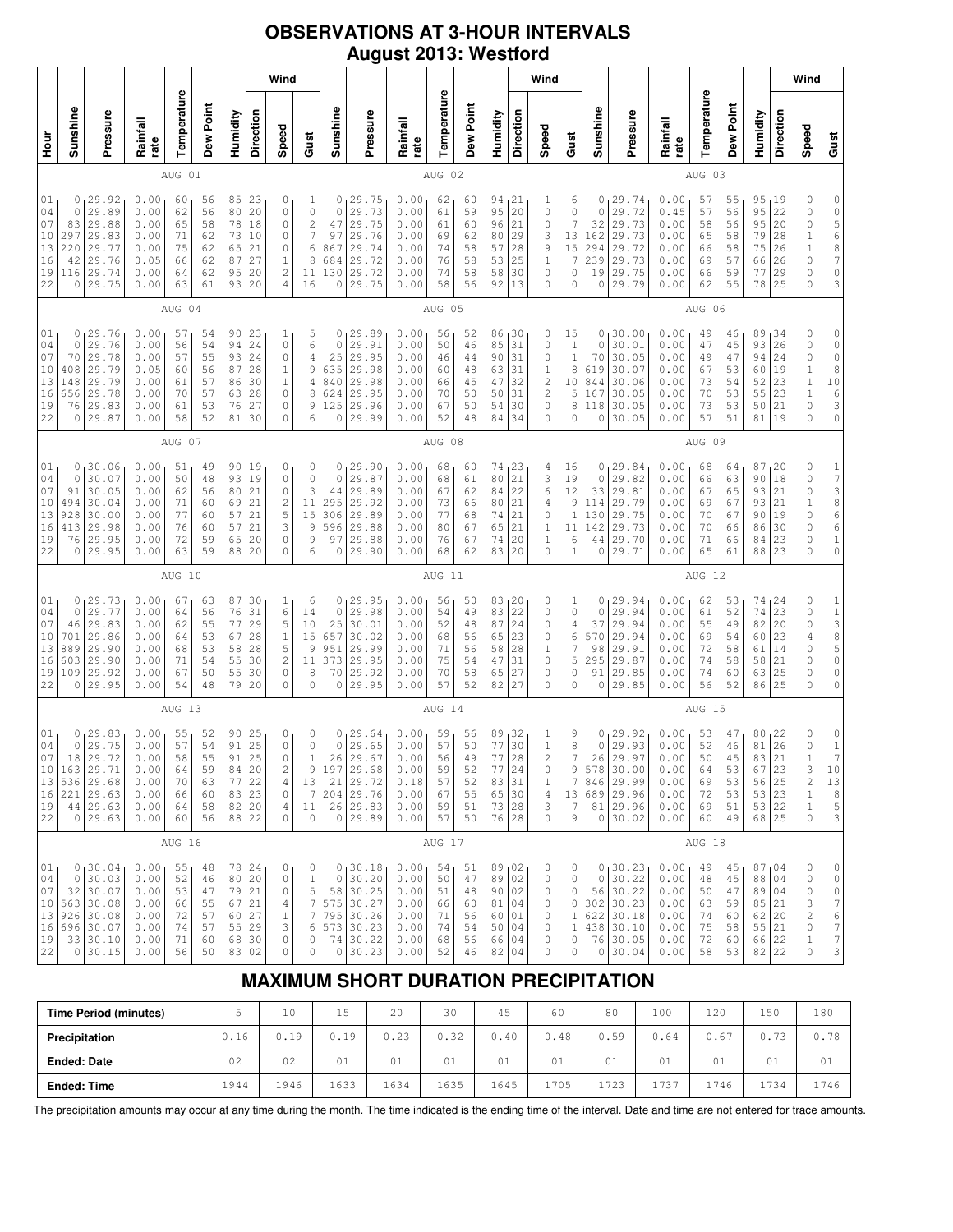### **OBSERVATIONS AT 3-HOUR INTERVALS August 2013: Westford**

|                                                |                                                           |                                                                         |                                                              |                                              |                                              |                                              | Wind                                             |                                                                                                                                                                     |                                                                                             |                                                           |                                                                         |                                                              |                                              |                                              |                                                  | Wind                                               |                                                                                               |                                                    |                                                                |                                                                         |                                                              |                                              |                                              |                                                 | Wind                                               |                                                                                                       |                                                                                                                              |
|------------------------------------------------|-----------------------------------------------------------|-------------------------------------------------------------------------|--------------------------------------------------------------|----------------------------------------------|----------------------------------------------|----------------------------------------------|--------------------------------------------------|---------------------------------------------------------------------------------------------------------------------------------------------------------------------|---------------------------------------------------------------------------------------------|-----------------------------------------------------------|-------------------------------------------------------------------------|--------------------------------------------------------------|----------------------------------------------|----------------------------------------------|--------------------------------------------------|----------------------------------------------------|-----------------------------------------------------------------------------------------------|----------------------------------------------------|----------------------------------------------------------------|-------------------------------------------------------------------------|--------------------------------------------------------------|----------------------------------------------|----------------------------------------------|-------------------------------------------------|----------------------------------------------------|-------------------------------------------------------------------------------------------------------|------------------------------------------------------------------------------------------------------------------------------|
| Hour<br>P                                      | Sunshine                                                  | Pressure                                                                | Rainfall<br>rate                                             | Temperature                                  | Dew Point                                    | Humidity                                     | Direction                                        | Speed                                                                                                                                                               | Gust                                                                                        | Sunshine                                                  | Pressure                                                                | Rainfall<br>rate                                             | Temperature                                  | Dew Point                                    | Humidity                                         | Direction                                          | Speed                                                                                         | Gust                                               | Sunshine                                                       | Pressure                                                                | Rainfall<br>rate                                             | Temperature                                  | Dew Point                                    | Humidity                                        | Direction                                          | Speed                                                                                                 | Gust                                                                                                                         |
|                                                |                                                           |                                                                         |                                                              | AUG 19                                       |                                              |                                              |                                                  |                                                                                                                                                                     |                                                                                             |                                                           |                                                                         |                                                              | AUG 20                                       |                                              |                                                  |                                                    |                                                                                               |                                                    |                                                                |                                                                         |                                                              | AUG 21                                       |                                              |                                                 |                                                    |                                                                                                       |                                                                                                                              |
| 01<br>04<br>07<br>10<br>13<br>16<br>19<br>22   | 0<br>$\circ$<br>35<br>547<br>758<br>536<br>0 <sub>1</sub> | 30.03<br>30.01<br>29.98<br>29.98<br>29.94<br>29.92<br>53 29.93<br>29.94 | 0.00<br>0.00<br>0.00<br>0.00<br>0.00<br>0.00<br>0.00<br>0.00 | 57<br>56<br>57<br>71<br>77<br>80<br>74<br>60 | 51<br>52<br>52<br>59<br>62<br>63<br>64<br>54 | 82<br>85<br>83<br>68<br>59<br>57<br>70<br>80 | 21<br>21<br>21<br>27<br>28<br>29<br>32<br>32     | 1<br>$\mathbb O$<br>$\overline{c}$<br>$\mathfrak{2}% _{T}=\mathfrak{2}_{T}\!\left( a,b\right) ,\mathfrak{2}_{T}$<br>$\mathbb O$<br>$\mathbf{2}$<br>0<br>$\mathbb O$ | 5<br>$\ensuremath{\mathsf{3}}$<br>$\overline{7}$<br>12<br>10<br>6<br>$\circ$<br>$\mathbb O$ | 0<br>$\mathsf{O}\xspace$<br>70<br>524<br>737<br>376<br>47 | 129.95<br>29.95<br>29.99<br>30.01<br>30.01<br>29.99<br>29.99<br>0 30.02 | 0.00<br>0.00<br>0.00<br>0.00<br>0.00<br>0.00<br>0.00<br>0.00 | 65<br>59<br>61<br>71<br>78<br>82<br>75<br>66 | 56<br>53<br>55<br>61<br>61<br>63<br>65<br>59 | 72<br>80<br>80<br>71<br>56<br>52<br>71<br>79     | 127<br>21<br>20<br>15<br>18<br>29<br>24<br>24      | 0<br>$\mathbb O$<br>$\circ$<br>$\mathbb O$<br>$\mathbf 1$<br>$\mathbf{1}$<br>0<br>$\mathbb O$ | 8<br>3<br>$\overline{4}$<br>8<br>12<br>7<br>0<br>0 | 0<br>$\circ$<br>35<br>540<br>738<br>501<br>54<br>$\circ$       | 30.05<br>30.05<br>30.07<br>30.07<br>30.03<br>29.98<br>29.94<br>29.93    | 0.00<br>0.00<br>0.00<br>0.00<br>0.00<br>0.00<br>0.00<br>0.00 | 64<br>59<br>62<br>74<br>82<br>84<br>77<br>69 | 57<br>53<br>56<br>64<br>66<br>66<br>66<br>61 | 80<br>82<br>81<br>71<br>59<br>55<br>69<br>76    | 25<br>19<br>20<br>22<br>23<br>24<br>22<br>20       | 0<br>$\mathbb O$<br>$\mathbf 1$<br>$1\,$<br>$\mathbf 1$<br>$\circ$<br>0<br>3                          | $\mathbb O$<br>$\,4$<br>$\gamma$<br>$1\,0$<br>$\begin{array}{c} 8 \\ 7 \end{array}$<br>$\mathsf{O}\xspace$<br>$\overline{7}$ |
|                                                |                                                           |                                                                         |                                                              | AUG 22                                       |                                              |                                              |                                                  |                                                                                                                                                                     |                                                                                             |                                                           |                                                                         |                                                              | AUG 23                                       |                                              |                                                  |                                                    |                                                                                               |                                                    |                                                                |                                                                         |                                                              | AUG 24                                       |                                              |                                                 |                                                    |                                                                                                       |                                                                                                                              |
| 01<br>04<br>07<br>$10$<br>13<br>16<br>19<br>22 | $\Omega$<br>40<br>397<br>343<br>47<br>9<br>0              | 0, 29.94<br>29.90<br>29.87<br>29.86<br>29.82<br>29.79<br>29.78<br>29.79 | 0.00<br>0.00<br>0.00<br>0.00<br>0.00<br>0.12<br>0.00<br>0.00 | 65<br>65<br>64<br>73<br>81<br>64<br>65<br>64 | 58<br>58<br>57<br>63<br>66<br>57<br>59<br>59 | 80<br>80<br>73<br>61<br>80<br>82<br>84       | 80, 21<br>21<br>21<br>20<br>24<br>31<br>30<br>25 | 0<br>3<br>$\mathbf{1}$<br>3<br>$\mathbf{2}$<br>$\circ$<br>0<br>$\circ$                                                                                              | $\mathbf{1}$<br>$\boldsymbol{\tau}$<br>$\epsilon$<br>8<br>11<br>$\mathbb O$<br>$\circ$<br>5 | $\mathbf 0$<br>58<br>568<br>849<br>643<br>53<br>0         | 0, 29.84<br>29.86<br>29.93<br>30.00<br>30.02<br>30.04<br>30.07<br>30.12 | 0.00<br>0.00<br>0.00<br>0.00<br>0.00<br>0.00<br>0.00<br>0.00 | 61<br>58<br>55<br>64<br>68<br>70<br>65<br>50 | 56<br>53<br>51<br>54<br>53<br>54<br>54<br>44 | 84, 31<br>85<br>86<br>70<br>60<br>56<br>68<br>81 | 02<br>06<br>35<br>01<br>31<br>36<br>0 <sub>0</sub> | 3<br>$\mathbb O$<br>$\circ$<br>3<br>$\mathbf{2}$<br>$\mathbb O$<br>0<br>$\mathbf 0$           | 9<br>$\mathbf 1$<br>6<br>13<br>6<br>5<br>0<br>0    | $\circ$<br>19<br>584<br>717<br>559<br>49<br>$\circ$            | 0, 30.16<br>30.20<br>30.25<br>30.30<br>30.28<br>30.26<br>30.25<br>30.30 | 0.00<br>0.00<br>0.00<br>0.00<br>0.00<br>0.00<br>0.00<br>0.00 | 47<br>44<br>45<br>66<br>71<br>75<br>67<br>52 | 42<br>40<br>41<br>58<br>50<br>48<br>54<br>46 | 85,00<br>86<br>87<br>76<br>46<br>39<br>63<br>79 | 36<br>0 <sub>0</sub><br>36<br>29<br>03<br>04<br>04 | $\mathbb O$<br>$\mathbb O$<br>$\circ$<br>$\circ$<br>$\circ$<br>$\circ$<br>0<br>$\circ$                | $\mathbb O$<br>$\mathbb O$<br>$\mathbb O$<br>$\mathbb O$<br>$\mathbb O$<br>$\mathbb O$<br>$\mathsf{O}\xspace$<br>$\mathbb O$ |
|                                                |                                                           |                                                                         |                                                              | AUG 25                                       |                                              |                                              |                                                  |                                                                                                                                                                     |                                                                                             | AUG 26                                                    |                                                                         |                                                              |                                              |                                              |                                                  |                                                    | AUG 27                                                                                        |                                                    |                                                                |                                                                         |                                                              |                                              |                                              |                                                 |                                                    |                                                                                                       |                                                                                                                              |
| 01<br>04<br>07<br>10<br>13<br>16<br>19<br>22   | $\circ$<br>$\circ$<br>26<br>538<br>763<br>376<br>30       | 130.28<br>30.29<br>30.31<br>30.31<br>30.26<br>30.18<br>30.11<br>0 30.08 | 0.00<br>0.00<br>0.00<br>0.00<br>0.00<br>0.00<br>0.00<br>0.00 | 48<br>46<br>46<br>67<br>74<br>75<br>67<br>61 | 43<br>42<br>42<br>57<br>57<br>55<br>57<br>54 | 82<br>85<br>86<br>72<br>56<br>51<br>72<br>77 | 04<br>04<br>04<br>22<br>13<br>21<br>21<br>21     | 0<br>$\circ$<br>$\mathbf 0$<br>0<br>0<br>0<br>$\circ$<br>$\circ$                                                                                                    | $\circ$<br>$\mathbb O$<br>$\mathbb O$<br>$\mathbb O$<br>$\sqrt{2}$<br>5<br>0<br>$\circ$     | 0<br>$\circ$<br>7<br>104<br>462<br>88<br>7                | 130.07<br>29.98<br>29.96<br>29.93<br>29.90<br>29.86<br>29.84<br>0 29.84 | 0.00<br>0.00<br>0.00<br>0.00<br>0.00<br>0.00<br>0.00<br>0.00 | 62<br>59<br>59<br>62<br>68<br>68<br>66<br>65 | 55<br>54<br>54<br>56<br>60<br>60<br>59<br>59 | 76<br>83<br>84<br>80<br>77<br>76<br>78<br>82     | 128<br>21<br>21<br>21<br>21<br>22<br>22<br>22      | 0<br>3<br>$\mathbf 0$<br>$\mathbb O$<br>$\mathbf{1}$<br>0<br>$\mathbb O$<br>$\mathbf 0$       | 3<br>10<br>8<br>9<br>7<br>1<br>0<br>0              | $\circ$<br>$\circ$<br>14<br>135<br>403<br>561<br>32<br>$\circ$ | 29.83<br>29.82<br>29.84<br>29.86<br>29.85<br>29.81<br>29.82<br>29.84    | 0.00<br>0.00<br>0.00<br>0.00<br>0.00<br>0.00<br>0.00<br>0.00 | 66<br>66<br>65<br>67<br>75<br>79<br>73<br>64 | 61<br>60<br>60<br>61<br>67<br>68<br>65<br>58 | 84<br>83<br>84<br>81<br>77<br>69<br>76<br>80    | 22<br>22<br>34<br>30<br>32<br>27<br>02<br>02       | $\circ$<br>$\mathbb O$<br>$\circ$<br>$\circ$<br>0<br>0<br>$\circ$<br>$\circ$                          | $\mathbf 1$<br>$\circ$<br>$\mathbb O$<br>$\sqrt{4}$<br>$\frac{1}{7}$<br>$\mathbb O$<br>$\mathsf{O}\xspace$                   |
|                                                |                                                           |                                                                         |                                                              | AUG 28                                       |                                              |                                              |                                                  |                                                                                                                                                                     |                                                                                             |                                                           |                                                                         |                                                              | AUG 29                                       |                                              |                                                  |                                                    |                                                                                               |                                                    |                                                                |                                                                         |                                                              | AUG 30                                       |                                              |                                                 |                                                    |                                                                                                       |                                                                                                                              |
| 01<br>04<br>07<br>10<br>13<br>16<br>19<br>22   | 0<br>32<br>506<br>271<br>483<br>56<br>0                   | 0, 29.84<br>29.83<br>29.83<br>29.85<br>29.84<br>29.81<br>29.84<br>29.89 | 0.00<br>0.00<br>0.00<br>0.00<br>0.00<br>0.00<br>0.00<br>0.00 | 62<br>61<br>61<br>70<br>78<br>82<br>75<br>65 | 56<br>56<br>56<br>64<br>69<br>71<br>67<br>57 | 83<br>83<br>82<br>75<br>69<br>76<br>76       | 82,02<br>02<br>02<br>02<br>30<br>31<br>01<br>02  | 0<br>$\circ$<br>0<br>0<br>$\circ$<br>$\circ$<br>$\circ$<br>$\mathbf 0$                                                                                              | $\circ$<br>$\mathbb O$<br>0<br>$\mathbf{1}$<br>5<br>$\,1\,$<br>$\mathbf 1$<br>$\circ$       | 0<br>$\circ$<br>11<br>315<br>316<br>506<br>32<br>$\circ$  | 129.90<br>29.90<br>29.95<br>29.99<br>29.98<br>29.95<br>29.95<br>29.95   | 0.00<br>0.00<br>0.00<br>0.00<br>0.00<br>0.00<br>0.00<br>0.00 | 61<br>60<br>62<br>67<br>72<br>79<br>73<br>61 | 54<br>53<br>55<br>58<br>64<br>69<br>64<br>52 | 78, 16<br>78<br>78<br>75<br>76<br>71<br>75<br>73 | 16<br>16<br>19<br>26<br>29<br>31<br>31             | 0<br>$\mathbb O$<br>0<br>0<br>$\mathbb O$<br>$\mathbb O$<br>$\mathbb O$<br>$\circ$            | 0<br>0<br>0<br>1<br>3<br>6<br>$\mathbf 1$<br>0     | 0<br>0<br>26<br>621<br>670<br>207<br>28<br>$\circ$             | 129.93<br>29.88<br>29.89<br>29.87<br>29.80<br>29.75<br>29.72<br>29.72   | 0.00<br>0.00<br>0.00<br>0.00<br>0.00<br>0.00<br>0.00<br>0.00 | 61<br>62<br>62<br>68<br>80<br>80<br>75<br>72 | 53<br>54<br>54<br>58<br>69<br>69<br>66<br>63 | 75<br>75<br>74<br>71<br>69<br>70<br>74<br>75    | 131<br>21<br>20<br>22<br>24<br>25<br>25<br>22      | 0<br>$\mathbb O$<br>$1\,$<br>$\mathbf 1$<br>$\mathbf 1$<br>$\mathbb O$<br>$\mathbb O$<br>$\mathbf{1}$ | $\mathbb O$<br>$\sqrt{4}$<br>6<br>$\boldsymbol{7}$<br>$\begin{array}{c} 5 \\ 1 \end{array}$<br>$\circ$<br>5                  |
|                                                |                                                           |                                                                         |                                                              | AUG 31                                       |                                              |                                              |                                                  |                                                                                                                                                                     |                                                                                             |                                                           |                                                                         |                                                              |                                              |                                              |                                                  |                                                    |                                                                                               |                                                    |                                                                |                                                                         |                                                              |                                              |                                              |                                                 |                                                    |                                                                                                       |                                                                                                                              |
| 01<br>04<br>07<br>10<br>13<br>16<br>19<br>22   | $\circ$<br>0<br>35<br>517<br>120<br>44<br>28<br>0         | 129.69<br>29.70<br>29.72<br>29.72<br>29.72<br>29.69<br>29.71<br>29.73   | 0.00<br>0.00<br>0.00<br>0.00<br>0.00<br>0.00<br>0.00<br>0.00 | 64<br>65<br>65<br>74<br>71<br>71<br>69<br>66 | 54<br>55<br>55<br>65<br>61<br>60<br>57<br>55 | 69<br>70<br>70<br>73<br>71<br>68<br>66<br>66 | 27<br>26<br>20<br>24<br>21<br>21<br>21<br>21     | 0<br>0<br>$\circ$<br>0<br>$\circ$<br>0<br>0<br>$\Omega$                                                                                                             | $\circ$<br>$\mathbf{1}$<br>4<br>8<br>$\mathbb O$<br>$\mathbf 1$<br>0<br>0                   |                                                           |                                                                         |                                                              |                                              |                                              |                                                  |                                                    |                                                                                               |                                                    |                                                                |                                                                         |                                                              |                                              |                                              |                                                 |                                                    |                                                                                                       |                                                                                                                              |

### NOTES:

Units are: Temperature=°F, Wind=mph, Pressure=Inches Hg, Precipitation=inches.

Wind Direction: Directions are those from which the wind is blowing, indicated in tens of degrees<br>from true north: i.e., 09 for East, 18 for South, 27 for West, and 00 or 36 for North.<br>Wind Speed: The observed one-minute a

Wind Gust: The maximum instantaneous wind speed for the 10-minute period preceding the observation Rainfall Rate: The instantaneous rainfall rate at the time of observation, calculated by timing

consecutive 0.01" pulses from the electronic rain gauge and interpolating this rate for one hour.

### WEATHER NOTES SUMMARY BY HOUR

|    |                                              |                                                        | Averages                                                                     | Resultant<br>Wind                            |                                              |                                              |                                                      |                                              |                                                                               |
|----|----------------------------------------------|--------------------------------------------------------|------------------------------------------------------------------------------|----------------------------------------------|----------------------------------------------|----------------------------------------------|------------------------------------------------------|----------------------------------------------|-------------------------------------------------------------------------------|
| n. | Hour                                         | Sunshine                                               | Pressure                                                                     | Temperature                                  | Dew Point                                    | Humidity                                     | Wind Speed                                           | Direction                                    | Speed                                                                         |
|    | 01<br>04<br>07<br>10<br>13<br>16<br>19<br>22 | $\mathbf 0$<br>0<br>40<br>430<br>562<br>406<br>61<br>0 | 29.930<br>29.923<br>29.940<br>29.949<br>29.931<br>29.906<br>29.903<br>29.924 | 59<br>57<br>58<br>67<br>72<br>74<br>70<br>60 | 53<br>52<br>53<br>58<br>59<br>59<br>59<br>54 | 83<br>84<br>84<br>74<br>65<br>62<br>70<br>81 | 0.4<br>0.5<br>0.6<br>1.3<br>1.4<br>0.7<br>0.4<br>0.2 | 26<br>25<br>24<br>23<br>26<br>28<br>24<br>21 | 0.3<br>0<br>.4<br>. 5<br>0<br>1.0<br>1.0<br>0<br>. 5<br>$\cdot$ 3<br>0<br>0.2 |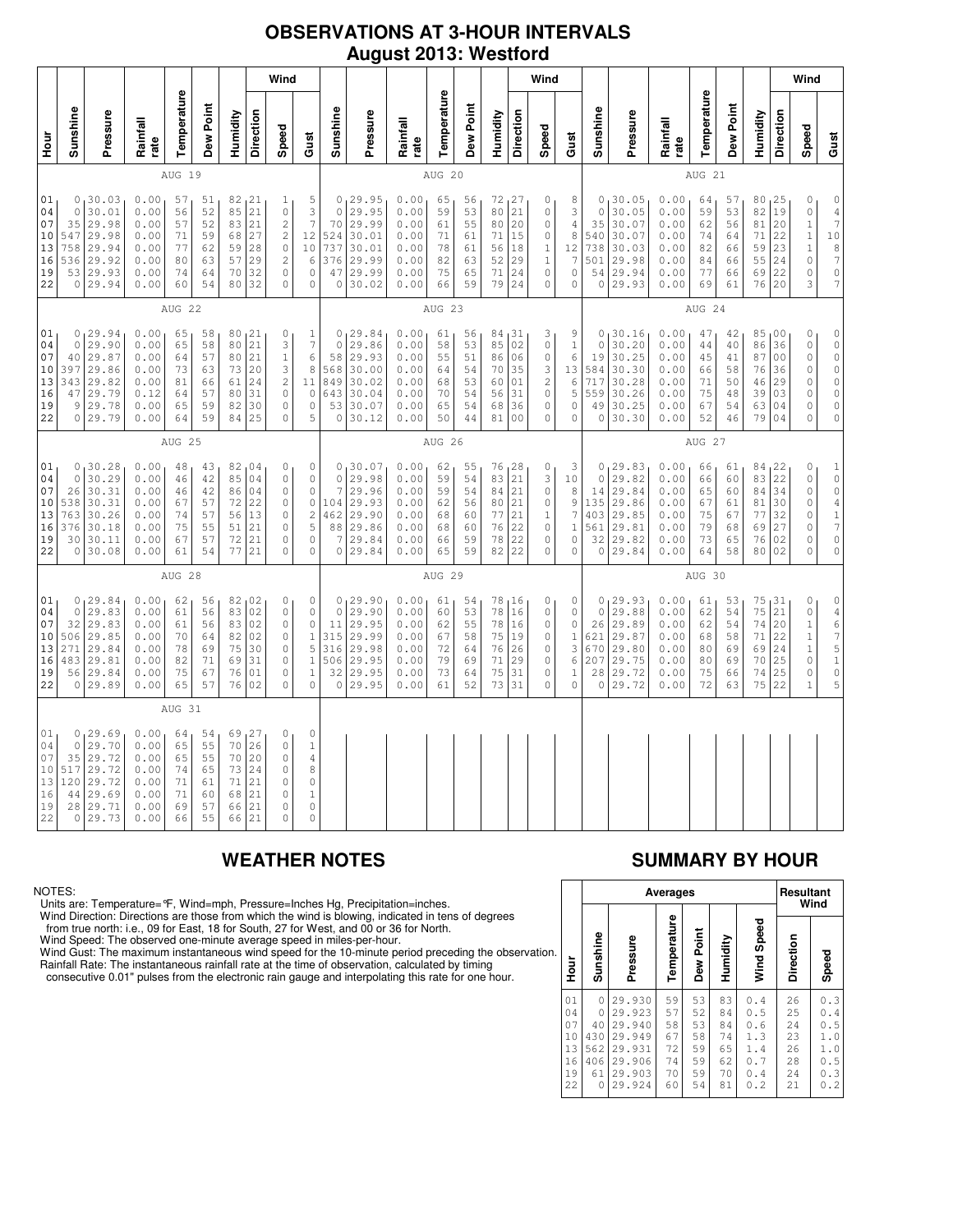### **HOURLY PRECIPITATION (Water Equivalent) August 2013: Westford**

| Date                                                      | A.M. Hour Ending at |      |      |                   |      |    |    |                                                                                                                                                                                                                                                                                                        |    |      |    |    |               |      |    |                                      |           | P.M. Hour Ending at |    |      |          |           |    |                                                          | Date                                                                                     |
|-----------------------------------------------------------|---------------------|------|------|-------------------|------|----|----|--------------------------------------------------------------------------------------------------------------------------------------------------------------------------------------------------------------------------------------------------------------------------------------------------------|----|------|----|----|---------------|------|----|--------------------------------------|-----------|---------------------|----|------|----------|-----------|----|----------------------------------------------------------|------------------------------------------------------------------------------------------|
|                                                           | 01                  | 02   | 03   | 04                | 05   | 06 | 07 | 08                                                                                                                                                                                                                                                                                                     | 09 | 10   | 11 | 12 | 01            | 02   | 03 | 04                                   | 05        | 06                  | 07 | 08   | 09       | 10        | 11 | 12                                                       |                                                                                          |
| 01<br>02<br>03<br>04<br>05                                |                     |      | 0.01 | 0.0300.060.300.11 |      |    |    |                                                                                                                                                                                                                                                                                                        |    | 0.05 |    |    | 0.14          | 0.01 |    | $0.02 \mid 0.10 \mid 0.46 \mid 0.21$ | 0.0200.01 |                     |    | 0.19 |          |           |    | 0.03 01<br>$0.04 \begin{vmatrix} 02 \\ 03 \end{vmatrix}$ | 04<br>05                                                                                 |
| 06<br>07<br>08<br>09<br>10                                |                     |      |      | $0.12 \mid 0.02$  |      |    |    | 0.02                                                                                                                                                                                                                                                                                                   |    | 0.01 |    |    | 0.01 0.01     |      |    |                                      |           |                     |    |      | 0.010.01 | 0.11 0.02 |    |                                                          | 06<br>07<br>$0\,8$<br>09<br>10                                                           |
| 11<br>12<br>13<br>14<br>15                                |                     |      |      | 0.01              | 0.05 |    |    |                                                                                                                                                                                                                                                                                                        |    |      |    |    | 0.0300.190.01 |      |    | 0.08                                 |           |                     |    |      |          |           |    |                                                          | $1\,1$<br>12<br>13<br>14<br>15                                                           |
| 16<br>17<br>18<br>19<br>20                                |                     |      |      |                   | 0.01 |    |    | 0.01                                                                                                                                                                                                                                                                                                   |    |      |    |    |               |      |    |                                      |           |                     |    |      | 0.20     |           |    |                                                          | 16<br>$1\,7$<br>$\begin{array}{c} 18 \\ 19 \end{array}$<br>20                            |
| $\begin{array}{c} 21 \\ 22 \end{array}$<br>23<br>24<br>25 |                     |      |      | 0.01              |      |    |    |                                                                                                                                                                                                                                                                                                        |    |      |    |    |               | 0.01 |    | 0.33 0.02                            |           |                     |    |      | 0.010.06 |           |    |                                                          | $\begin{array}{c} 21 \\ 22 \end{array}$<br>$\begin{array}{c} 23 \\ 24 \end{array}$<br>25 |
| 26<br>27<br>28<br>29<br>30                                |                     |      |      | 0.090.040.070.02  | 0.01 |    |    |                                                                                                                                                                                                                                                                                                        |    |      |    |    |               |      |    |                                      |           |                     |    |      |          |           |    |                                                          | 26<br>27<br>28<br>29<br>30                                                               |
| 31                                                        |                     | 0.01 |      |                   |      |    |    |                                                                                                                                                                                                                                                                                                        |    |      |    |    |               | 0.02 |    |                                      |           |                     |    |      |          |           |    |                                                          | 31                                                                                       |
|                                                           |                     |      |      |                   |      |    |    | $\mathsf{Sum}$ 0.00 $\mid$ 0.10 $\mid$ 0.20 $\mid$ 0.17 $\mid$ 0.39 $\mid$ 0.11 $\mid$ 0.00 $\mid$ 0.03 $\mid$ 0.00 $\mid$ 0.06 $\mid$ 0.00 $\mid$ 0.03 $\mid$ 0.34 $\mid$ 0.06 $\mid$ 0.02 $\mid$ 0.51 $\mid$ 0.50 $\mid$ 0.20 $\mid$ 0.00 $\mid$ 0.20 $\mid$ 0.03 $\mid$ 0.00 $\mid$ 0.07 $\mid$ Sum |    |      |    |    |               |      |    |                                      |           |                     |    |      |          |           |    |                                                          |                                                                                          |

During a frozen precipitation event, hourly precipitation totals may not be recorded. In this case, daily amounts are typically entered in the last column (hour ending at 12 A.M.)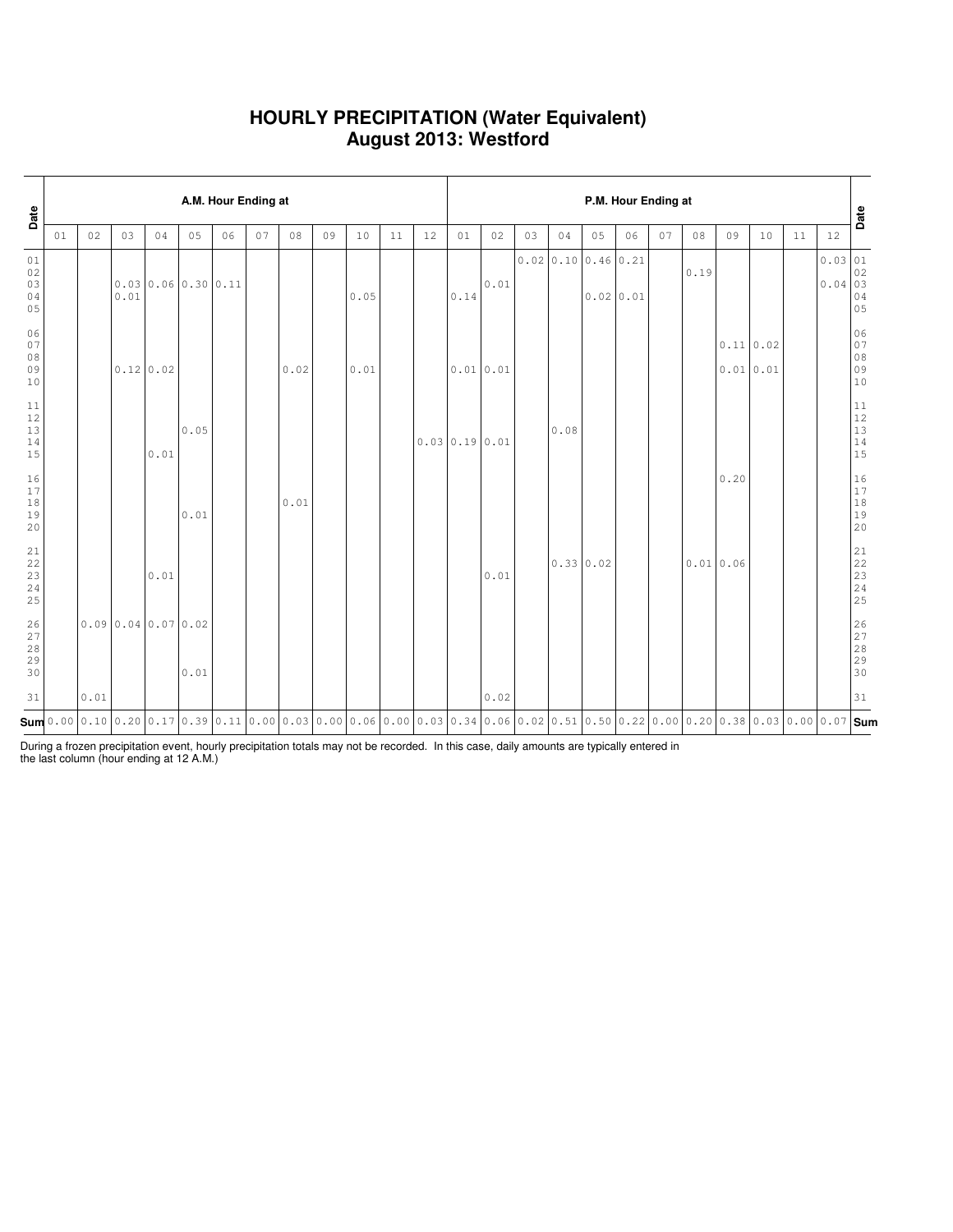### **HOUR-BY-HOUR DATA August 2013: Westford**